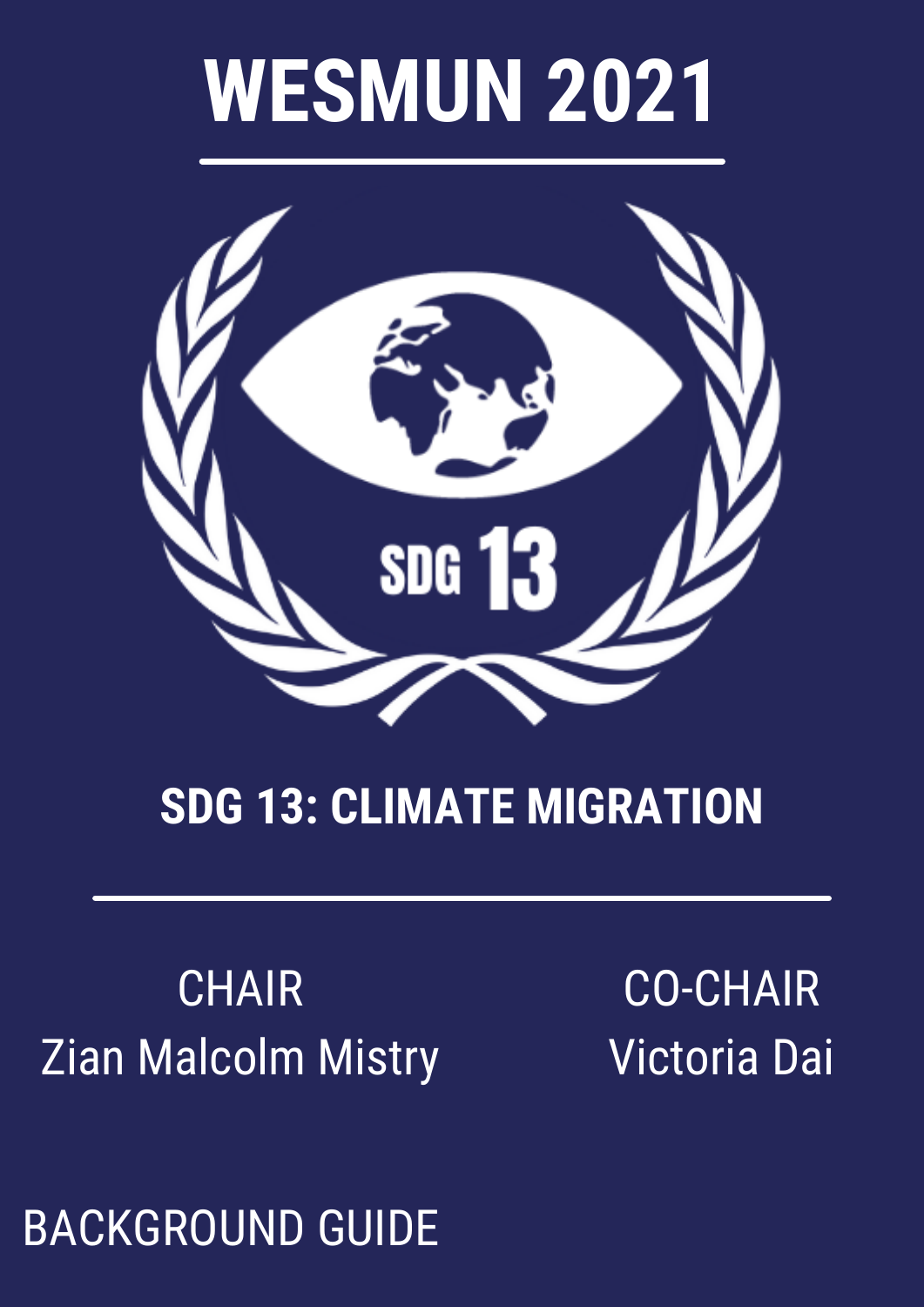# *CONTENTS*

| PART 1: Introduction and Background3 |
|--------------------------------------|
|                                      |
|                                      |
| PART 4: Committee Structure7-8       |
|                                      |
|                                      |
|                                      |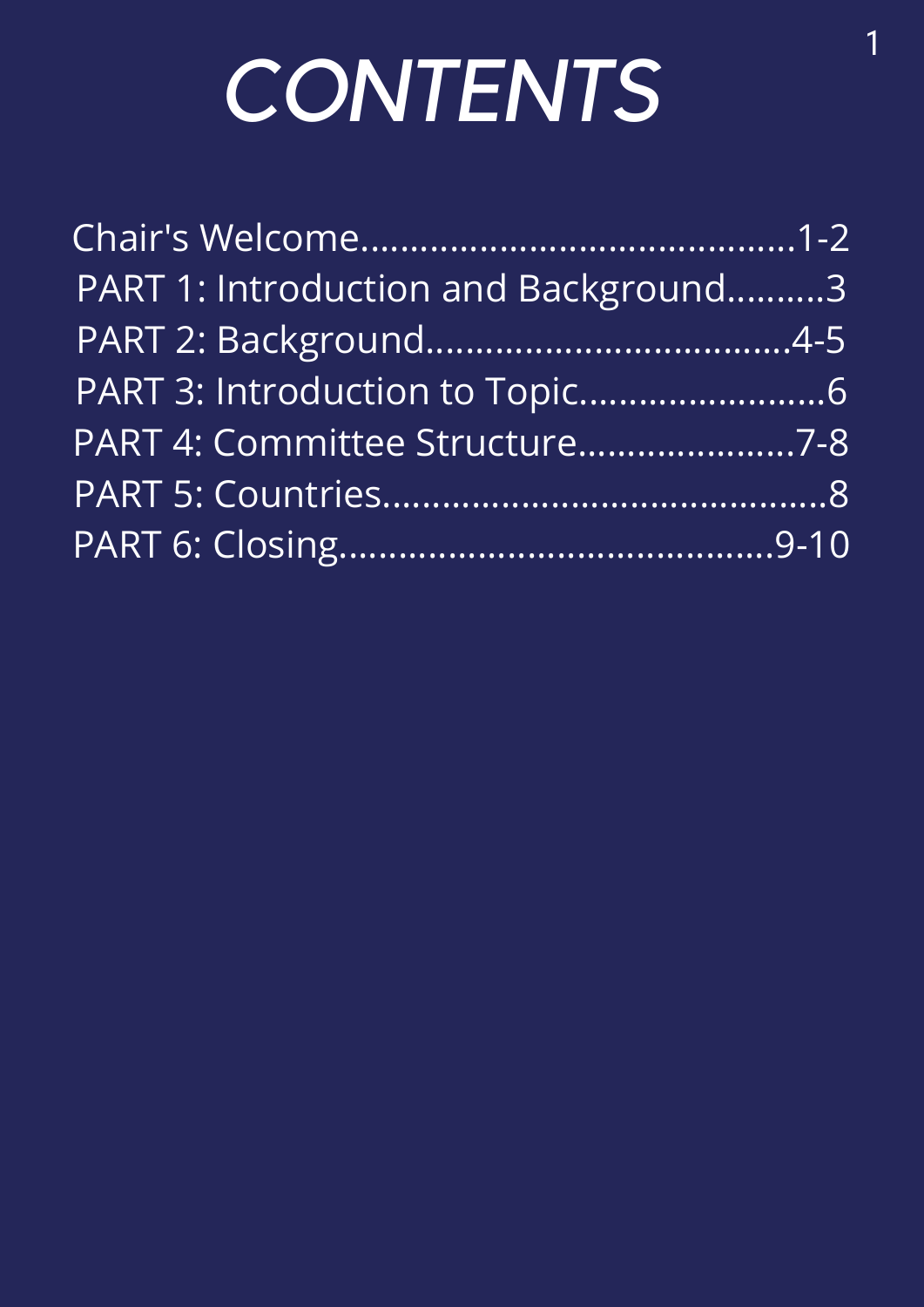## <sup>1</sup> **Chair's Welcome**

**Hello delegates,**

**My name is Zian Mistry and I'm delighted to serve as the chair of the SDG 13 Climate Migration Specialized Agency. I'm a first-year student at Huron University College (One of the three affiliate colleges at Western) and I'm currently enrolled in the philosophy/HBA program.**

**I still remember my first MUN, where I struggled to reach the podium, contradicted my foreign policy, and used informal language while addressing the committee. Even though I made a complete fool of myself, I thoroughly enjoyed the process and chose not to quit Model UN. Fast forward six years and I have served as the Secretary-General for my school's Model U.N. chaired five conferences and attended over 15 interschool, national and international Model U.N. conferences as a delegate. MUN has deepened my understanding of public policy and global affairs and has served as a means for developing essential soft skills such as problem solving, leadership, communication and teamwork. However, my favourite aspect of MUN is the ability to debate significant historical and contemporary issues and come to a consensus within two days with complete strangers that end up becoming our friends. I'm extremely excited to interact and learn from each and every one of you and I hope that we can have constructive discourse regarding climate migration, a topic that will tremendously affect all of us in the future.**

**I cannot determine whether our committee will pass a resolution or fail to do so as that is within the delegates' control. However, I can promise all of the delegates that my co-chair Victoria and I shall do our best to ensure that WESMUN is an extremely memorable and enriching experience, where delegates leave the conference with valuable insights, improved skills, and new friends.**

**All The Best,**

**Zian Malcolm Mistry**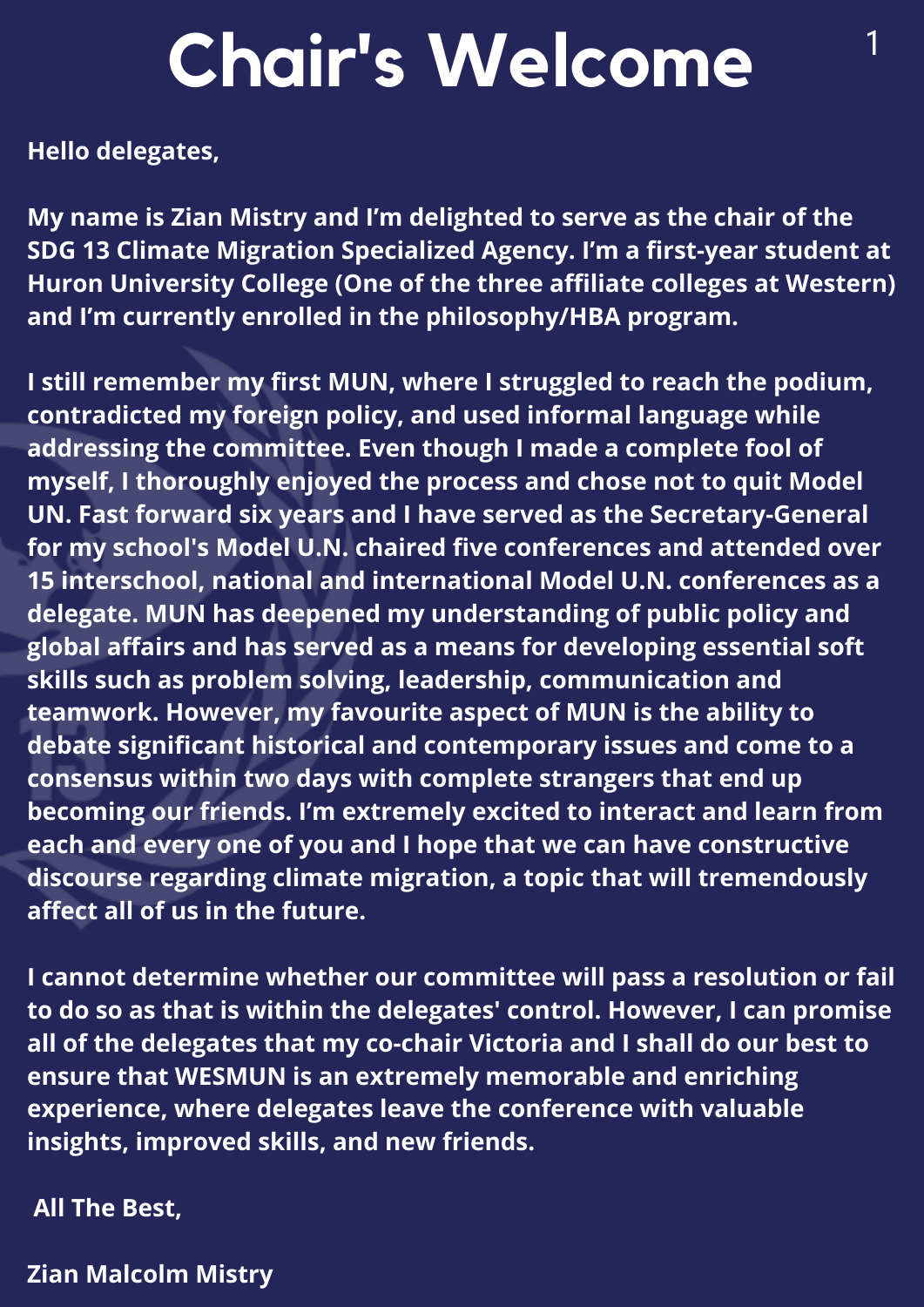# **Co** <sup>2</sup> **-Chair's Welcome**

**Hello delegates,**

**Welcome to WESMUN 2021 My name is Victoria Dai and I am proud to be one of your co-chairs for SDG 13 Climate Migration Specialized Agency. Before we begin with all the formalities, here is a little bit about myself. I am currently a first-year Psychology/HBA student at Western University and I am also part of the WMUN exec team.**

**In comparison to many other experienced MUNers, my MUN journey started rather late in Grade 11. Since then, I discovered a deep enthusiasm for the thrill of debating significant international topics in different committees. From participating in both local and international conferences, I quickly grew as a delegate. MUN gives me the opportunity to study global affairs, improving public speaking, critical thinking, and interpersonal skills. The type of knowledge and skills I learned from MUN experiences are precious, and I hope you can also take away some from this conference. It is also a pleasure meeting like-minded people during conferences - so I am exceptionally excited to meet all of you!**

**This committee will be primarily focusing on one of the UN's SDGs - Climate Migration. As one of your co-chairs, I will be moderating the discussion throughout both days of the conferences. I look forward to an interesting and intense debate on this topic that is relevant to the entire human race. As a delegate in a Specialized Agency, you should be anticipating a smaller committee with a higher expectation in participation. Additionally, research is also essential. You will be expected to conduct additional research on both the topics and your delegation. However, please don't feel stressed! The chairs will be there to guide you through any difficulties. Since this is a novice committee, I hope you can have an enjoyable and memorable learning experience.**

**If you have any questions, please do not hesitate to contact either Zian or me. We are more than happy to help. Looking forward to an amazing WESMUN with all of you!**

**All the best,**

**Victoria Sichu Dai**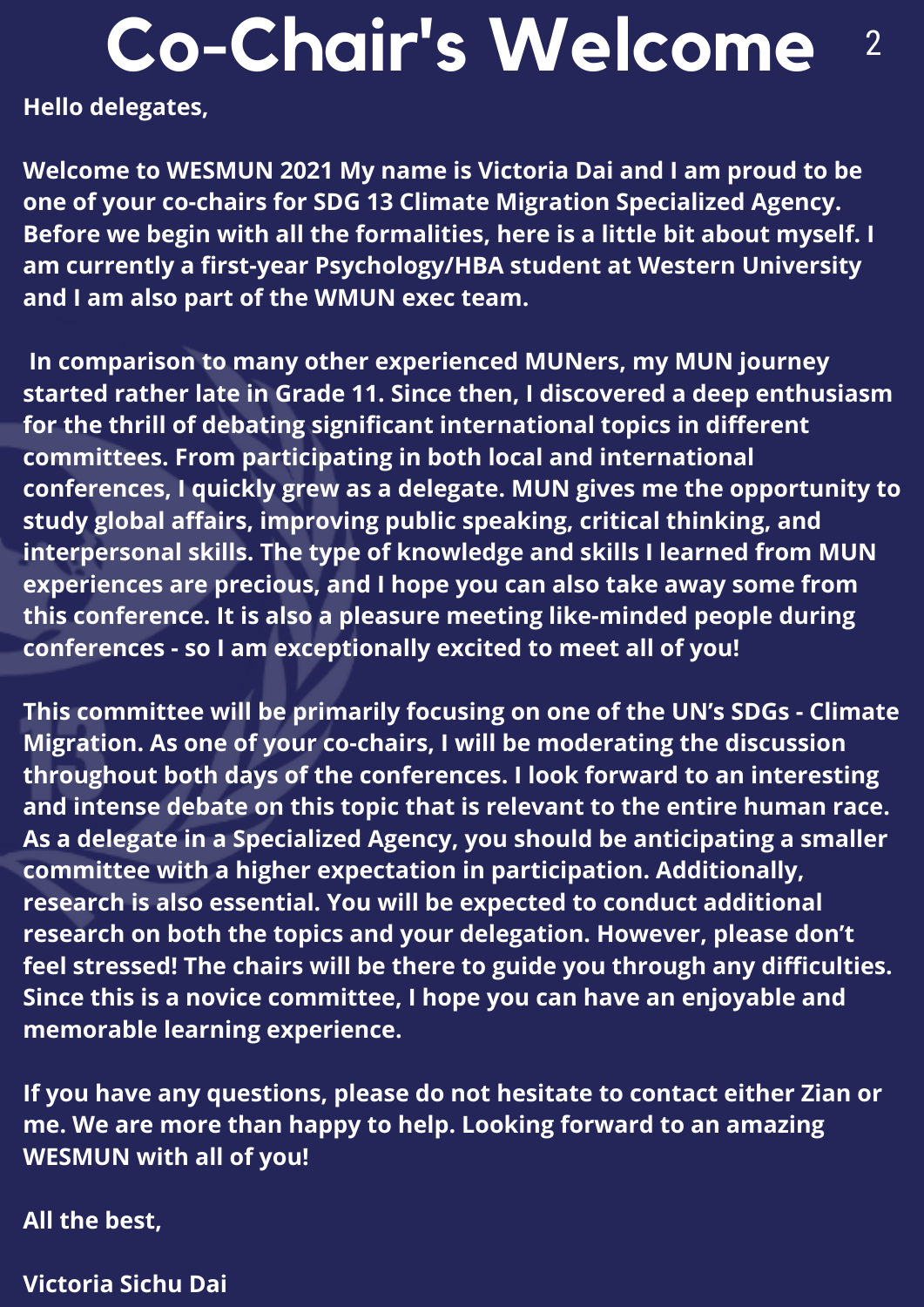## **PART 1**

### **Introduction and Background**

**In 2015, all UN members committed to implementing the Sustainable Development Goals project that aims to improve living standards by 2030 through tackling complex socio-political and economic issues such as poverty, gender equality etc. Our committee will exclusively focus on how member states should work towards achieving Sustainable Development Goal 13: Take urgent action to combat climate change and its impacts.**

**Climate change is an extremely polarizing topic. A sustainable solution to such a complex topic can only be achieved through intergovernmental cooperation as it's a global and not a local crisis that could be addressed through individual government or regional bodies. However, the divisive nature of the topic along with the sheer amount of resources required makes it near impossible for governments to take coordinated and concrete action towards solving the issue. The main points of contention amongst governments is the timeframe within which action must be taken to prevent irreversible damage to our ecosystems and the extent to which developing countries should take responsibility towards shifting away from cheap fossil fuels to expensive alternative clean sources of energy.**

**The UN intergovernmental panel on climate changes (IPCC) reported that if nations fail to limit global warming-related increases in temperature to +1.5c within 12 years, even a halfdegree rise in temperature could significantly increase the risk of a climate-related disaster such as droughts, floods, heatwaves etc. The global average temperature is 1.1c degrees above pre-industrial levels, hence, member nations are unlikely to achieve the Paris climate agreement goal of only a 1.5-2 increase in annual temperature. The fact that 2019 was the second hottest year on record and that new forecasts indicate that global temperatures are likely to increase by +3.2c is reflective of the failure to address the pressing issue. Additionally, member nations that committed to increased investments in renewable energy under the Kyoto Protocol haven't followed as data from 2018 indicated that nearly \$800 billion were invested in fossil fuels, while investments in renewable energy totalled \$650 billion.**

**However, in 2020 greenhouse gas emissions reduced by 6% and air quality improved significantly due to travel bans and economic slowdown. Although the reduction in emissions is temporary, delegates could rely on the progress made in 2020 to create systemic shifts that would make their economies greener and aligned with the goals of the Paris Climate Agreement.**

**Delegates are expected to research their countries' policies and past actions taken by their governments towards the issue as it will shape their stance and policy in committee. However, delegates are expected to cooperate as the committee is an intergovernmental organization that aims to pass a comprehensive resolution, which would serve as a framework for addressing current and future climate-related issues**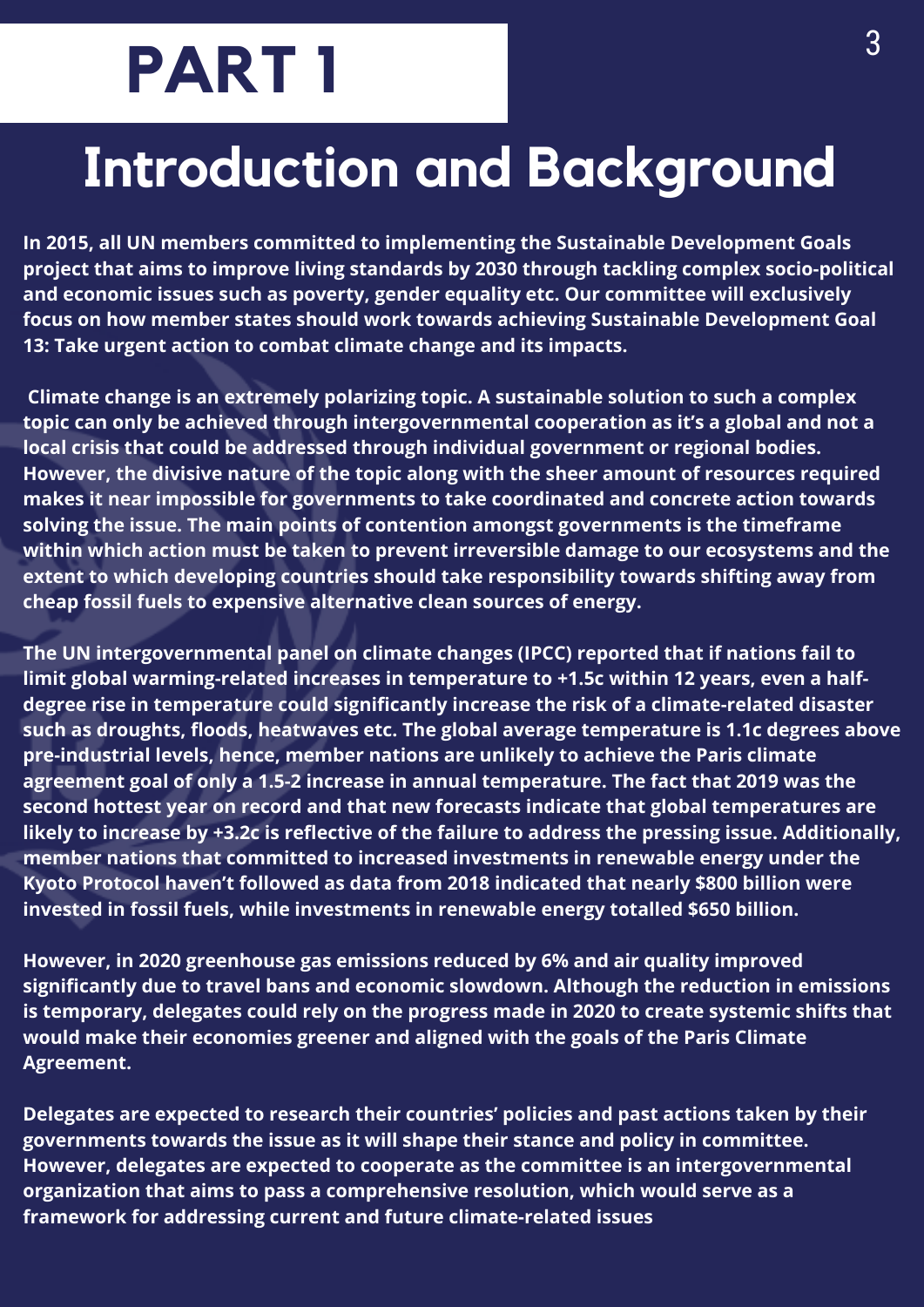

#### **Background**

**The Scientific discovery of climate change first occurred in the nineteenth century, where ice ages, changes in paleoclimatology and the greenhouse gas effect was observed. However, climate change was viewed as a natural phenomenon that wasn't impacted by human behaviour and it wasn't considered a threat to humanity. In 1995, the Intergovernmental panel on climate change's Second Assessment Report concluded that the balance of evidence suggests "a discernible human influence" on the Earth's climate. This is the first formal recognition of the manner in which human behaviour serves as a catalyst for climate change.**

**The realization that human behaviour influenced climate change resulted in the United Nations Framework On Climate Change (UNFCC), a convention ratified by 197 nations that recognized the importance of reducing greenhouse gas emissions. As the name suggests, the UNFCC served as the framework for the international treaty signed by 192 nations, the Kyoto Protocol.**

**The Kyoto Protocol is based on the principles and provisions of the Convention and follows its annex-based structure. It only binds developed countries and places a heavier burden on them under the principle of "common but differentiated responsibility and respective capabilities'', because it recognizes that they are largely responsible for the current high levels of GHG emissions in the atmosphere. The Kyoto Protocol sets binding emission reduction targets for 37 industrialized countries and economies in transition and the European Union. Overall, these targets add up to an average 5 percent emission reduction compared to 1990 levels over the five-year period 2008–2012 (the first commitment period). As mentioned earlier, the burden placed on developed countries is a significant point of contention and considered as a major drawback of the Kyoto Protocol. Stricter limitations are imposed on developed economies as it is assumed that they have higher greenhouse gas emissions. However, China is considered a developing economy according to multiple metrics but it has the highest greenhouse gas emissions. The underlying principle of the Kyoto Protocol is that countries responsible for creating the problem to a great extent should play a larger role in resolving it. In accordance with this principle, developing economies like India and China that rank within the top 3 for greenhouse gas emissions, should also bear an equally heavy burden. Developed economies often complain that they lose their competitive edge on the international market due to the stricter regulations that increase their costs of production while developing countries that earlier lacked a competitive advantage capture their market share.**

**Delegates should review the Kyoto protocol and other significant climate change-related agreements such as the Montreal Protocol and the Paris Climate Agreement.**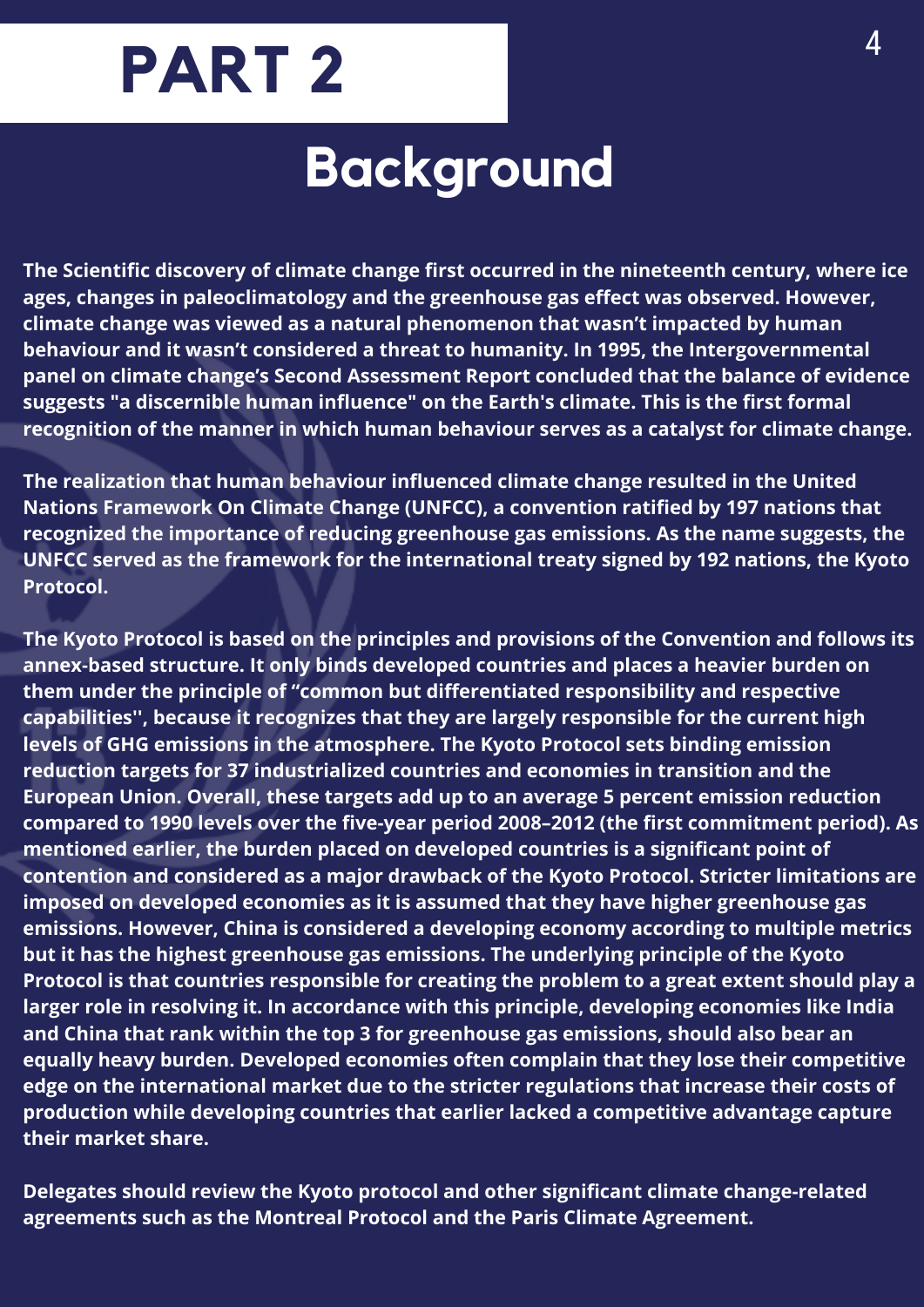**Migration decisions are complex and are linked to multiple vulnerabilities, including changing ecological conditions precipitated by climate change, which is the main focus of the SDG-13.**

**In general, greater frequency and intensity of climate hazards are more likely to prompt people to migrate when the population is more vulnerable and has a lower capacity to adapt. There are various climate hazards to take into consideration, including both short-term and long-term risks. Some examples of short-term climate hazards include tornadoes, wildfires, droughts, and floods. These instant incidents are capable of destroying homes, properties, and income, causing the victims to move out of their original habitats. Long-term hazards include rising sea levels, long-term rainfalls, temperature rise, and ocean acidification. They are slow in their impacts, but can eventually force people out of their homes. On the aforementioned occasions, there is also the social vulnerability of the population to be examined. Social vulnerability is a function of the population's sociodemographic characteristics such as age, sex, ethnicity, race, education, and major livelihoods, as well as its access to financial and other capitals and adaptive capacity. Therefore, it is important to recognize the emigrated countries' both economic and environmental status, which may count as contributing factors to climate migration.**

**In this matter, research of countries can be separated into two categories: developed nations and developing nations. Research in developing countries found large linkages between climate change and migration as a form of adaptation. Hence, climate migration in these countries serves several purposes. First, migration to a more stable environment can reduce the family's exposure to climate hazards. Second, the migration of one or more individuals in a household can increase diversification in financial opportunities. If climate hazards do exist in their original hometown, this individual would be able to bring their family to a safe place. Third, returning migrants can bring skills and technologies back to rebuild their community, increasing their wealth and resilience to climate hazards. Overall, most of the research focus on climate migration has occurred in developing countries, but there is emerging work in developed countries. Scholars are interested in any possible retreat from more climate exposed regions, especially the coastal regions, in North America. These regions are more prone to climate hazards, such as tornadoes, floods, earthquakes, and volcano eruptions. However, the research found that there is no evidence of any migration pattern out of those areas. On the contrary, at least in the United States, these areas generally have seen aboveaverage population growth as so-called "amenity migrants" move to the coast and into the urban-wildland interface. Nevertheless, this situation may begin to change.**

**During the past few waves of climate migration, there had been several impacts worth noting. The first impact would be its effect on the immigrated country or region. In the first half of 2019, some 420,000 people entered Mexico without documentation, according to Mexico's National Migration Institute. Many floated across the Suchiate on boards tied atop large inner tubes, paying guides a couple of dollars for passage. In Ciudad Hidalgo, a border town outside Tapachula, migrants camped in the square and fought in the streets. According to the town's director of public security, Luis Martínez López, armed robberies in the town rose 45 percent; murders increased 15 percent. Although there is no clear evidence linking the crimes and the migrants, it caused riots between the local communities and the newcomers. Second, the health impacts and risks of climate-related migration are not yet fully examined by the international community, whether the migrants are facing planned relocation and forced displacement. Hence, this topic will also need further discussion in this committee.**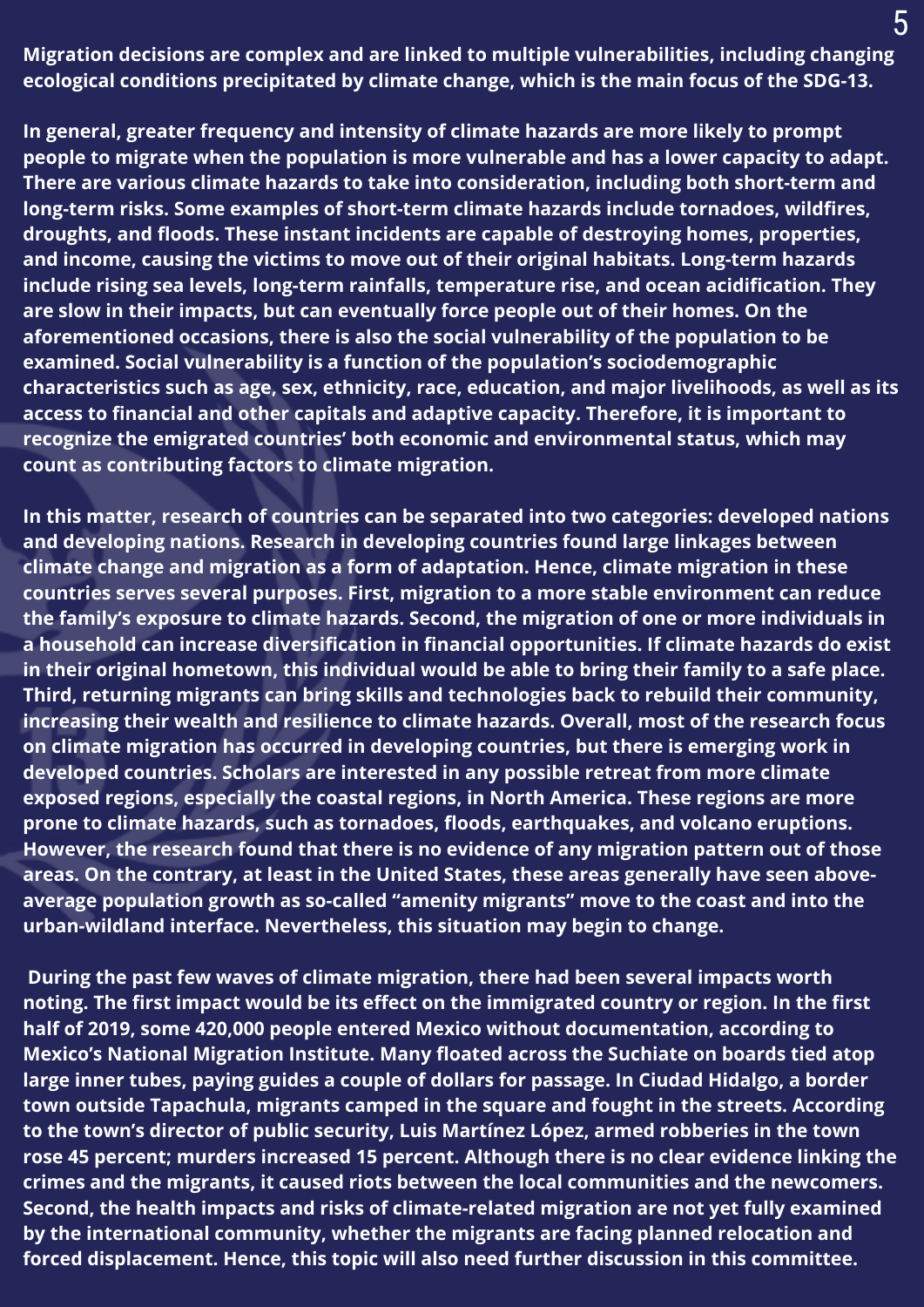## **PART 3**

### **Introduction to the Topics**

#### **W***hat is a Climate Migrant?*

**Climate migrants are referred to as people forced to move from their homes due to climate stressors such as droughts, floods, and storms. Climate stressors make homes inhabitable, hence pressuring people to migrate to safer areas for a better livelihood. Although climate migrants are also called "climate refugees", they are not legally considered as refugees. 'Refugee' is a legal term that has a very specific meaning centring on a "well-founded fear of being persecuted for reasons of race, religion, nationality, membership of a particular social group or political opinion" (Art. 1, 1951 Refugee Convention). According to this convention, people leaving their countries for reasons related to climate stressors may not be considered refugees because the Convention does not recognize the environment as a persecuting agent. Currently, there are no reliable estimates of climate migrants around the world both today and in the future. On a large scale, countries with poor economics, vulnerable geographics and fragile ecosystems are the most likely to face climate migration. The majority of environmentally-induced migrants are likely to come from rural areas, as their livelihoods often depend on climate-sensitive sectors, such as agriculture and fishing. However, climate migration out of urban areas is also possible as sea-level rise affects the densely populated coastal areas.**

#### *Who should be responsible for their care/resettlement?*

**The United Nations (UN) predicts that up to 250 million people might be displaced by climate change by the year 2050. Climate migration is and will be impacting the whole planet, raising the risk for hunger and conflicts. Therefore, it is important for the UN and this committee to discuss who should be responsible for the climate migrants. Research shows, only 10 countries or regions (China, the USA, European Union, India, Russia, Japan, South Korea, Iran, Saudi Arabia, Canada) in this world are responsible for 69% of the world's total carbon dioxide. This caused the less developed nations to carry the burden of the polluters in the form of climate-change impacts. As a result, most of the climate migrants come from less developed countries with a more fragile economy and environment. As delegates, you should also take moral responsibility into consideration. As climate change is a consequence of modern industrialization, there should be actions taken to compensate for the harm it caused.**

#### *How to face domestic ethno-nationalist pressures?*

**This topic can be linked to anti-immigration and nationalistic movements in many countries. According to a 2019 paper from Tel Aviv University, the most significant factors in opposing immigration include economic competition, cultural competition, racial attitudes, and fear of crime. Every nation has its unique arguments on anti-immigration views. For example, some Canadians argue that immigration is unsustainable and puts pressure on resources such as further worsening the country's current housing crisis. On the other hand, the Europeans' main concern revolves around nationalism, cultural and economic conflicts, and the difference in religion. Delegates are required to research your delegation's immigration policies, in addition to its national anti-immigration perspective.**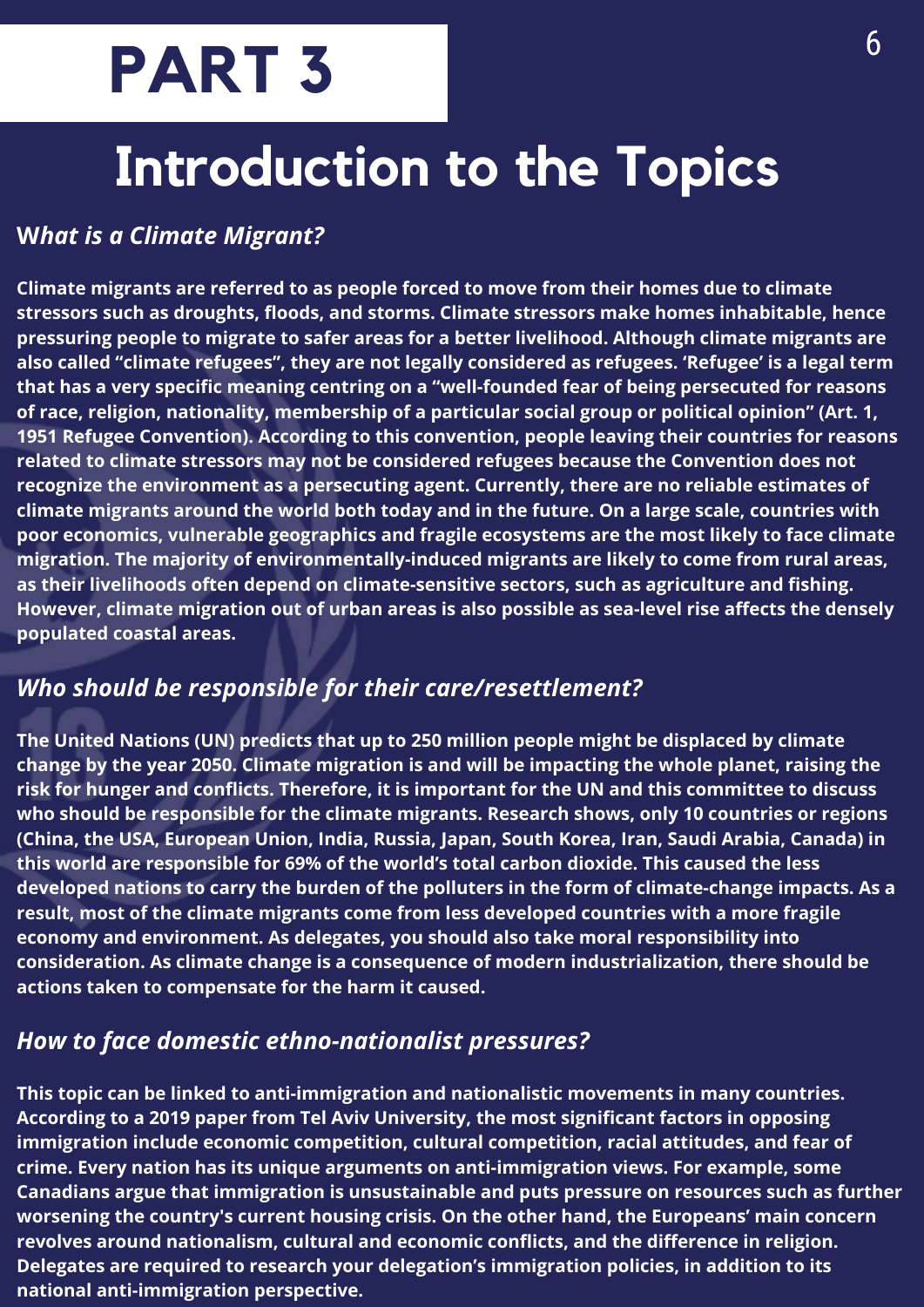## **PART 4**

#### **Committee Structure**

**The Sustainable Development Goals (SDGS) replaced the Millennium Development Goals in 2016. While both projects were committed towards improving living standards, the SDGs serve as a more extensive plan for development as it includes fields that weren't addressed in the MDGs such as gender equality, climate change and equitable access to healthcare and education.**

**The United Nations Development Program (UNDP) is considered as the lead development agency of the UN. The agency has undertaken development projects across 170 countries and territories, its involvement in local projects and close work with governments make the organization a key player in aligning and implementing public policy in accordance with the SDGs. If our committee focused on the implementation of all 17 SDGs, then the committee could've been akin to a generalised assembly or may have even been the UNDP itself. However, our committee only focuses on SDG 13 only and tackling the question of climate migration.**

**Hence, our committee mirrors the features of a specialized agency. The UN maintains close working relationships with 15 international organizations that have been designated as "specialized agencies" of the UN, even though they are independent legal entities. Each specialized agency operates autonomously under the UN's umbrella, with its own governing body, procedural rules, membership, and funding mechanisms. These specialized agencies coordinate their work with the UN primarily through negotiated agreements. Disclaimer: The SDG-13 committee on climate migration isn't one of the 15 specialized agencies that work with the UN but our committee mirrors the characteristics of the 15 specialized agencies, which is why we can consider it as a specialized agency.**

**Although our committee is a specialized agency, delegates should expect to encounter a few crises through the course of the committee. Unlike a crisis committee, the frequency, pace and importance of crises will be far lower. The purpose of crises in our committee is to steer discussions in the right direction and to streamline discourse as well since climate migration is an extremely broad topic. Moreover, unlike a crisis committee, where individual delegates can resolve crises through private communiques or private directives, all crises in our specialized agency can only be resolved through working papers, directives and public communiques.** 

**Individual delegates cannot influence the direction of committee through private directives and private communiques. The committee is an intergovernmental organisation that aims to solve a global problem that humanity faces, which is why coordinated action is the only acceptable means of solving an issue. All specialized agencies work with the United Nations through negotiated agreements and passed resolutions. Individual action undermines the proceedings of a specialized agency and lacks the scale of mobilization required to solve global problems.**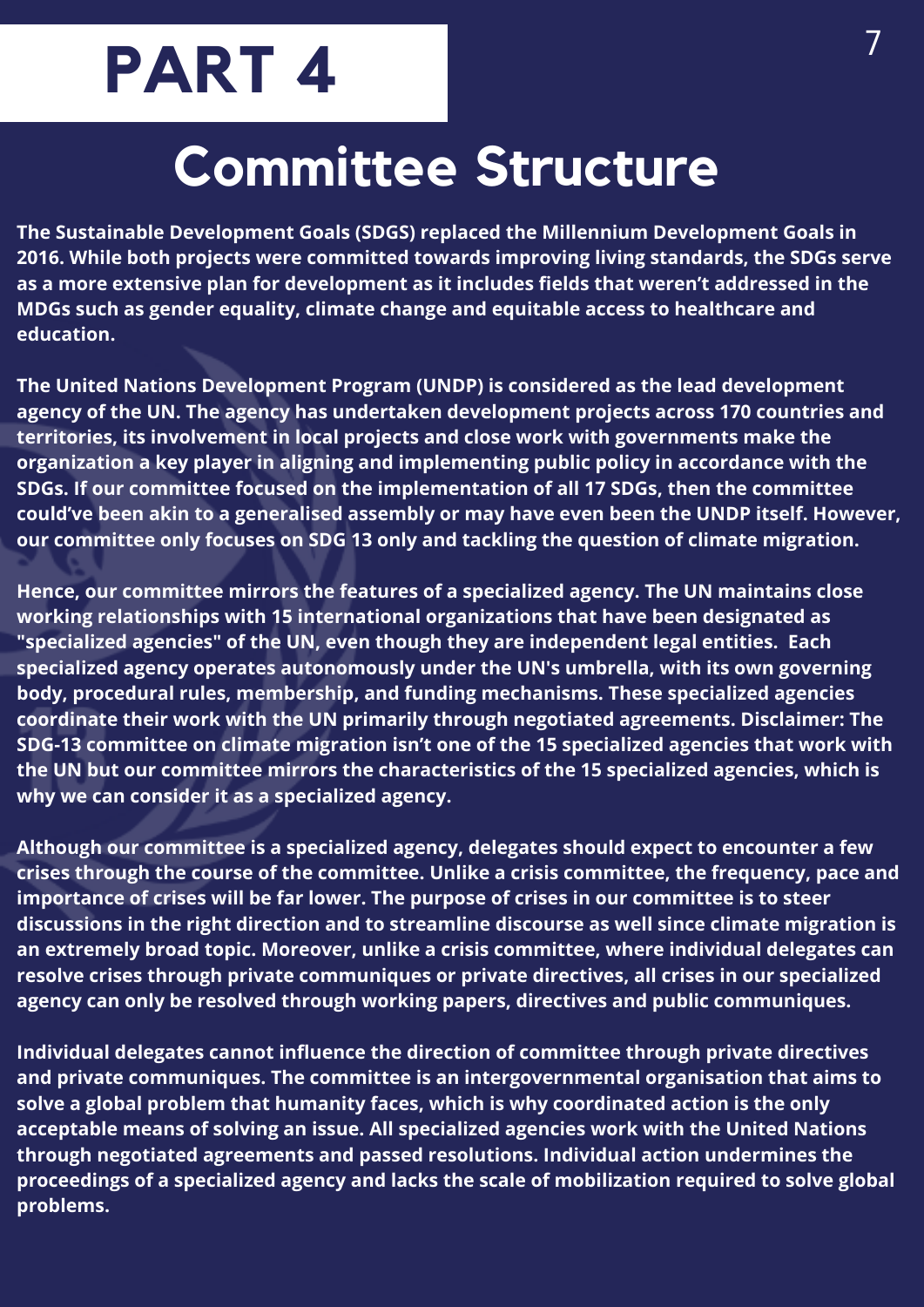**As mentioned earlier, the committee will rely on paperwork to solve the crises and develop an extensive framework for solving climate migration-related issues. Delegates will write working papers based on topics discussed in the committee, these working papers will be voted upon and accordingly passed or failed by the committee. The working papers that are passed would serve as a framework for the final resolution that shall encompass passed working papers and solutions to significant topics discussed in committee. If the draft resolution passes, then the committee is considered a success as it would've drawn up concrete solutions that answer the question of climate migration. However, if the committee fails to pass a resolution, then the committee would technically have failed as there would be no agreed-upon resolution that would solve the question of climate migration.**

## **PART 5**

#### **Countries**

*Please Note: Delegates are expected to conduct in-depth research about their countries*

**USA Canada Russia Saudi Arabia China India UK Germany Mexico South Korea Japan Afghanistan Ethiopia Philippines Sudan Bangladesh Somalia Australia Rwanda Kenya Madagascar Sri Lanka**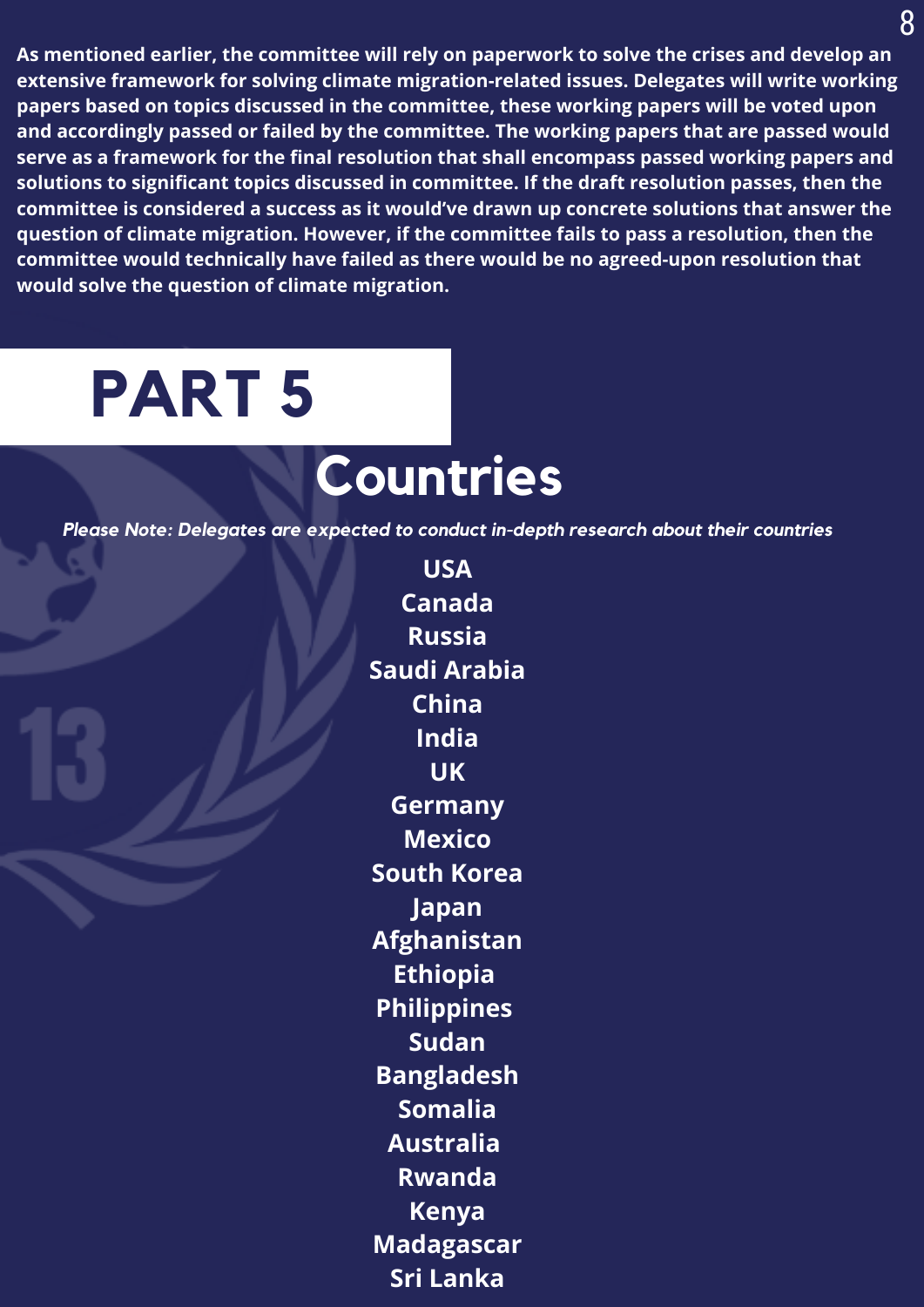

### **Closing**

**We expect all delegates to come well prepared as we're looking forward to passionate speeches, constructive discourse, and creative solutions. Due to the ongoing pandemic, WESMUN will be conducted online this year on the 27th and 28th of February. The opening and closing ceremony will take place via Zoom, while committee sessions will be conducted over Discord. While we're aware that a virtual MUN does come with multiple obstacles and may not be as fulfilling as an in-person experience, we will be extremely accommodating when it comes to logistical issues and we are committed to making WESMUN an extremely valuable and memorable experience for our delegates.**